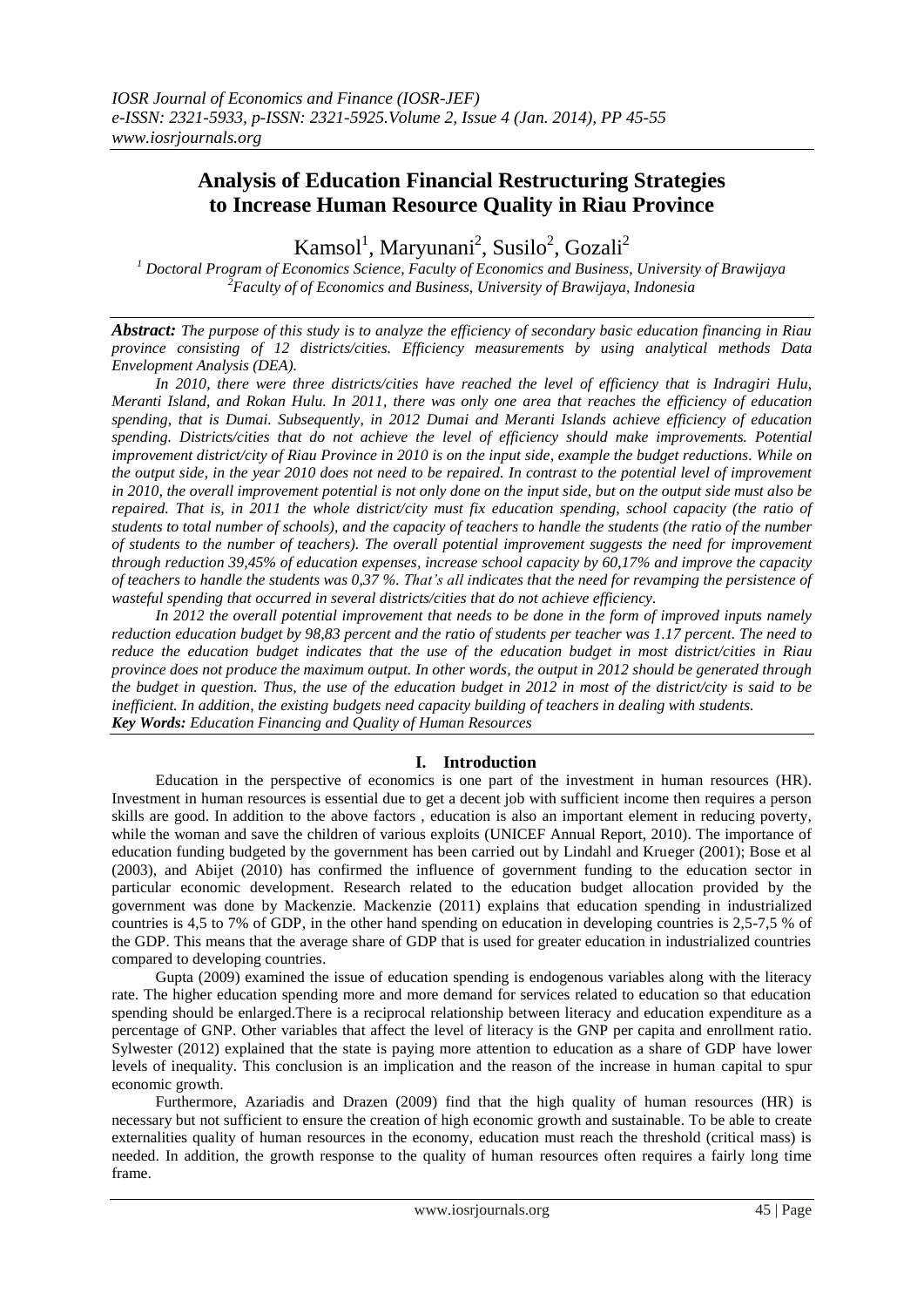Education can be seen as one of the investment (human investment), the process of knowledge and skills through education is not merely a form of consumption, but it is an investment. The same thought is also disclosed by Mark Blaug (2010:19) which states that: "A good case can be made for the view that educational expenditure does to a surprising degree partake of the nature of future investment in enhanced outputnow. To that extent, the consequences of education in the sense of skills embodied in people may be viewed as human capital which is not to say that people are being treated themselves capital. In other word, the maintenance and improvement of skills may be seen as an investment in human beings, but the resources devoted to maintaining and increasing the stock of human beings remain consumption by virtue of the abolition of slavery".

Therefore, education is an investment that is useful not only for the individual, but also an investment for society where the real education can provide a substantial contribution to a better life in the future. It can be concluded that the educational process is closely related to a concept called human capital. This is reinforced by the opinion of Jones (2011:4) which states that "The people have certain skills, habits, and knowledge which they sell to employers in the form of their salaried wage labor, and which can be expected to provide them a flow of income over their lifetimes. Furthermore, human capital can be analogized in some physical and capital respects because both are used together to produce a stream of income over some period of years".

In terms of economic theory of education, especially the human capital approach, the financing aspect is seen as part of the investment in education that determines the level of productivity of individuals and groups. This in turn affects the level of productivity of the acquisition stage (earning) a person or group that ultimately contribute to the quality of human resources and development . This thinking is conceptualized by Elchanan Cohn (2011)

#### **II. Research Methods**

This research was conducted in Riau province that consisting of 12 districts/ cities. The data used is panel data that is a combination of time series and cross section data. The panel data will provide more complete data information, more free and more efficient. Efficiency measurements beperformed using analytical methods Data Envelopment Analysis (DEA). Vow (2006) revealed that the DEA methodology is a non-parametric method that uses linear programming models to calculate the ratio of input and output for all units.



**Figure 1. Research Location Map**

Farrell (1957) divides the concept of efficiency into three categories, namely technical efficiency, allocation efficiency, and economical efficiency. Technical efficiency describes the ability of the unit to achieve maximum output level at a certain input level. Allocation efficiency demonstrates the ability of the unit to select the optimal combination of inputs at a certain level of price and technology. Furthermore, the two measurements can be combined to produce a broader measure that known as the "total economic efficiency" or the cost efficiency when the concern is not the cost of production.

This study used the technical efficiency type of measurement efficiency is the initial stage of the concept of efficiency that focuses on the ability of generating units using the input output compared to best practice or benchmarks. Vow (2006) explains that "technical efficiency is a combination of capacity and ability to produce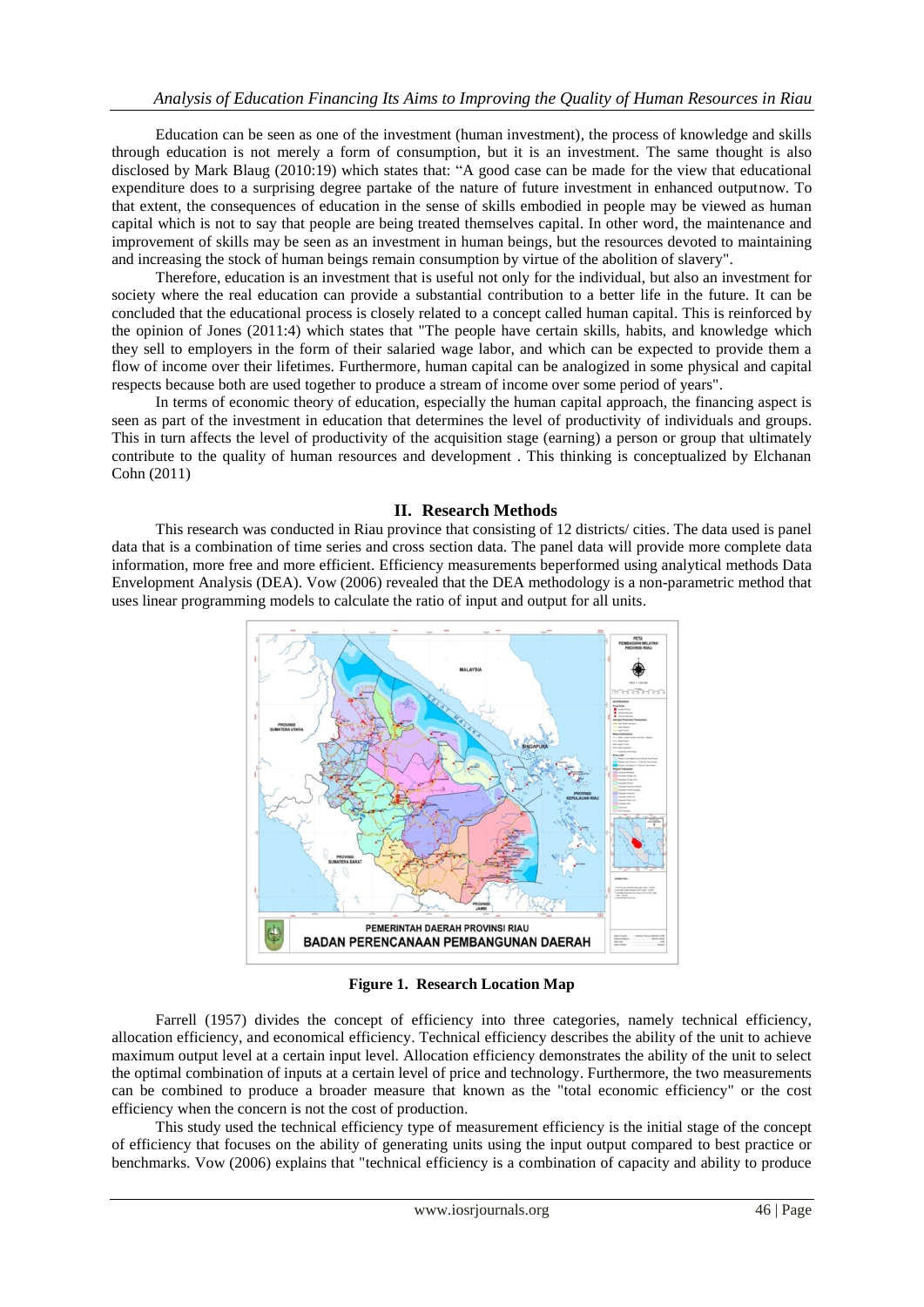economic units to a maximum output level of a number of inputs and technology ". Efficient condition will occur if the magnitude of a certain amount of government spending can produce optimum output.

The method uses DEA efficiency measurement basis is as follows :

```
efficiency \frac{Output}{Input} = \frac{virtualoutput}{virtualinput} = \frac{\sum_{r=1}^{s} U_r y_r}{\sum_{i=1}^{m} V_i X_i} (Cooper et all, 2000:15)
```
 $u_i y_i + u_2 y_2 + \cdots + u_s y_s$ or  $v_1x_1+v_2x_2+...+v_mx_m$ 

where :

 $y_r$  = amount of output r  $u_r$  =weight of output r

 $x_i$  = amount of output i

 $v_i$  = weight of output i

In DEA, the relative efficiency unit of economic activity (UKE) is defined as the ratio of divided weighted total output and total weighted input. DEA is used to determines the weights (weights) or scales for each output and input UKE. Each UKE in the sample should be able to use the same set of weights to evaluate the ratio (total weighted output / total weighted input) and the ratio should not be more than 1 (total weighted output / total weighted input <1). The weights have no negative properties, and universal.The concept of DEA graphically is as follows:

output 2/Input



The curve above is the explanation for the efficiency calculation consisting of one input and two outputs. Efficiency frontier shows the points of efficient and inefficient. The points that exist along Efficiency is UKE efficient frontier, while existing outside line is not efficient. The level of efficiency can be evaluated using the boundary line. For example, point D is UKE inefficient, then the efficiency is assessed by:<br> $d(0,D)$ 

 $\frac{\alpha(O,\mathcal{D})}{d(O,\mathcal{P})}$ , where  $d(O,D)$  is the distance from zero to D and and d (O, P) range from zero to P which can be

described as follows: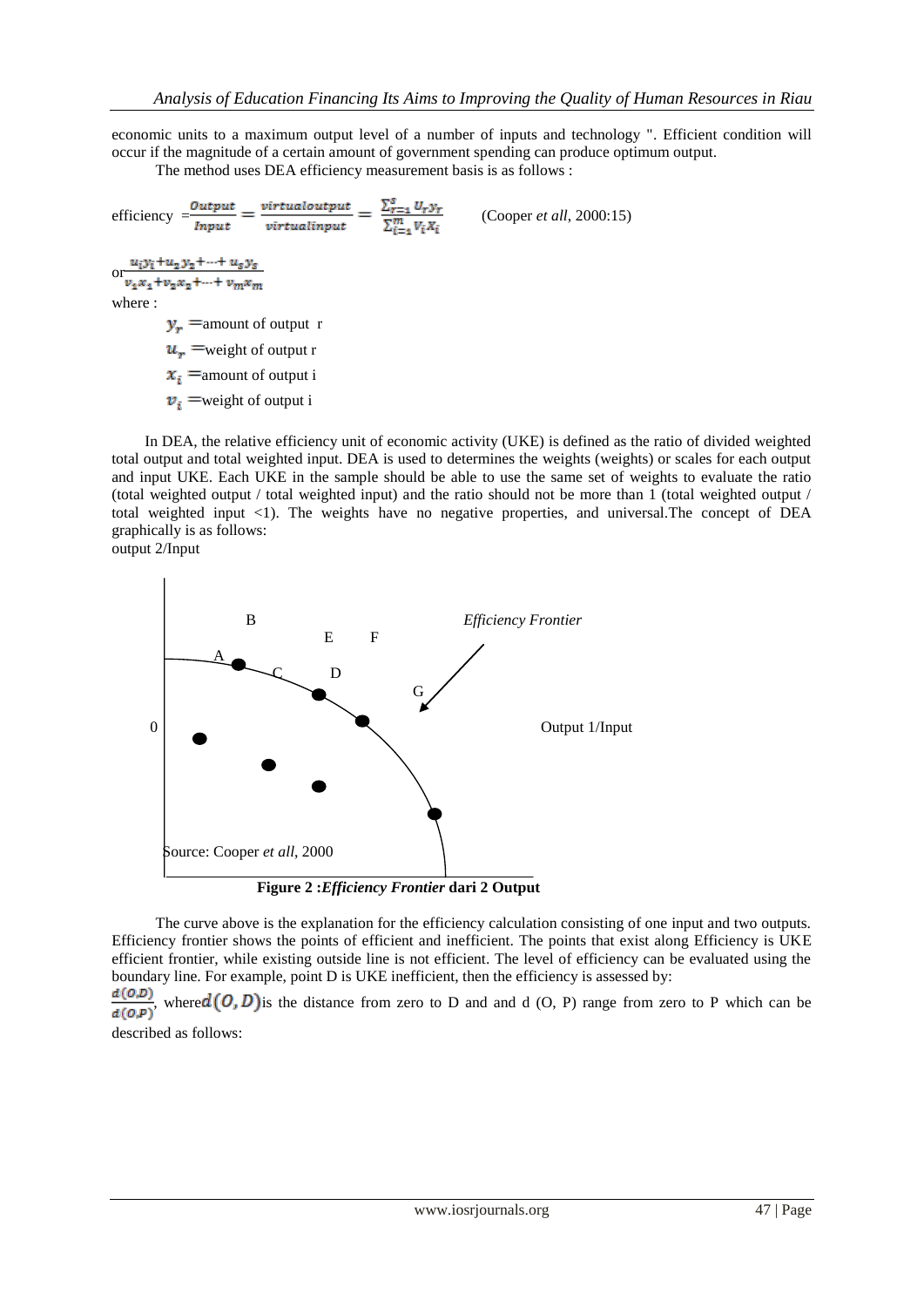

#### **Figure 3.***Improvement*

The curves above show that improvements can be made by UKE D. D output can be improved by increasing both its output without changing the proportions until it reaches the point P. DEA models can also be formulated into fractional form by making the inputs and outputs of certain UKE as a decision variable. Each UKE uses a number of m inputs and number of s outputs (Prasetya, 2006). This method is also used to measure each of the UKE. Settlement based on fractional program constraints to determine the weights of the input weights (vi)  $(i = 1, ... m)$  and output weights (ur)  $(r = 1, ... a)$  as variables (Cooper *et all*, 2000: 23)

$$
(FPo) \max \theta = \frac{u_i y_{10} + u_2 y_{20} + \dots + u_s y_{s0}}{v_i x_{10} + v_2 x_{20} + \dots + v_m x_{m0}} \tag{1}
$$
  
Subject to  

$$
\frac{u_1 y_{11} + \dots + u_s y_{s1}}{v_1 x_{11} + \dots + v_m} \le 1 (j = 1, ..., n) \quad \dots \quad (2)
$$
  

$$
v_1, v_2, \dots, v_m \ge 0 \qquad \dots \qquad (3)
$$
  

$$
v_1, v_2, \dots, v_s \ge 0 \qquad \dots \qquad (4)
$$

Completion by the constraints of fractional programs, limiting non negativity is mathematically not enough to produce a definitive value The above fractional program transformed into a linear program (LPo) that would solve the problem by the simplex method to obtain the optimal solution. Furthermore, each input and output variables can be directly incorporated into a linear program without having to have the same measurement unit (Nugroho, 1995 in Prasetya, 2006), so the shape of the transformation is as follows:

$$
(LPo) \max \theta = u_1 y_{10} + \dots + u_s y_{so}
$$
\n(5)  
\nSubject to  $v_1 x_{10} + \dots + v_m x_{mo} = 1$  (6)  
\n $u_1 y_{1j} + \dots + u_s y_{sj} \le v_1 x_{1j} + \dots + x_m x_{mj}, (j = 1, \dots, n) \dots \dots (7)$   
\n $v_1, v_2, \dots, v_m \ge 0$  (8)  
\n $u_1, u_2, \dots, u_s \ge 0$  (9)

DEA has three advantages. First, efficiency DEA for each UKE,and relative to others UKEin the sample. The efficiency rate allows researchers to identify the UKE most need of attention and remedial action plan for the UKE is not or less efficient. Second, if UKE less efficient (efficiency  $< 100$  %), DEA indicates that a number of UKE has perfect efficiency and a set of multiplier which can be used to improvement strategies. Such information helps the researcher to make UKE hypothesis using fewer inputs and produce outputs at least the same or more than the UKE is not efficient, so the hypothesis UKE will have perfect efficiency when using the weights of the input or output weights UKE inefficient. Third, DEA provides cross efficiency matrix. Crossefficiency UKE A to B is a ratio of weighted outputs divided by weighted inputs are calculated using the input and output levels UKE A and the input and output weights UKE B. Analysis of cross- efficiency can help a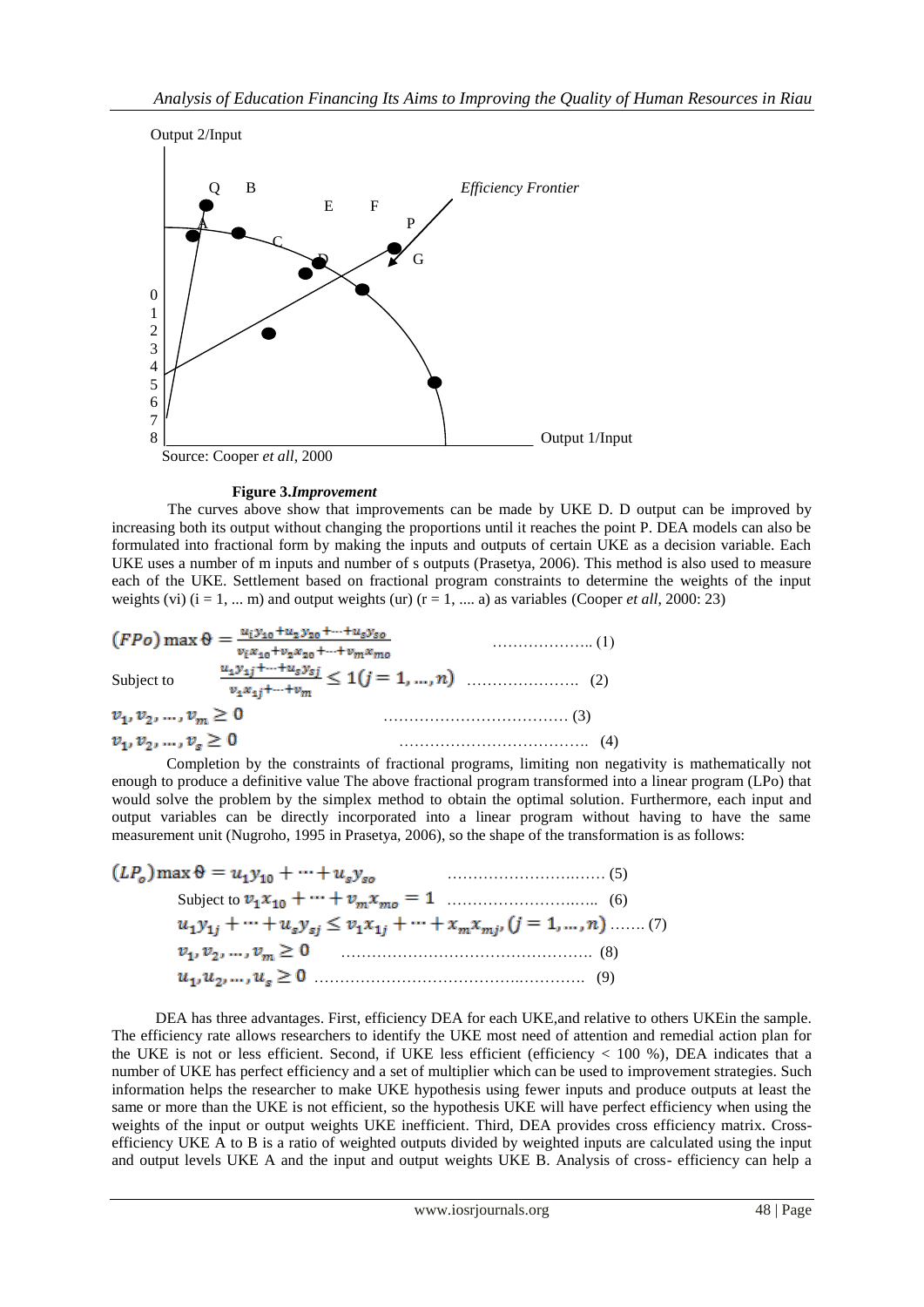researcher to recognize UKE efficient but uses a combination of input and output combinations that produce very different from the other UKE.

### **III. Empirical Result**

### **1. Efficiency of The Education Budget**

The level of efficiency of each city district in 2010-2012 was not the same. In 2010, there were three districts/cities have reached the level of efficiency that is Indragiri Hulu, Meranti Islands Regency, and Rokan Hulu. Later, in 2011, there was only one area that achieve efficiency of education spending, which Dumai. Subsequently, in 2012 Dumai and Meranti Islands achieve efficiency of education spending again. The development of performance efficiency of the district/city in the province of Riau in detail is as follows.

| N <sub>0</sub> |                        | 2010         |                  |                  |
|----------------|------------------------|--------------|------------------|------------------|
|                | <b>Unit name</b>       | <b>Score</b> | <b>Efficient</b> | <b>Condition</b> |
| 2010           | Bengkalis              | 32.90%       |                  |                  |
|                | Dumai                  | 33.10%       |                  |                  |
|                | Indragiri Hilir        | 11.10%       |                  |                  |
|                | Indragiri Hulu         | 100.00%      | $\checkmark$     |                  |
|                | Kampar                 | 7.00%        |                  |                  |
|                | Kepulauan Meranti      | 100.00%      | $\checkmark$     |                  |
|                | Kuantan Singingi       | 11.60%       |                  |                  |
|                | Pekanbaru              | 6.60%        |                  |                  |
|                | Pelalawan              | 59.10%       |                  |                  |
|                | Rokan Hilir            | 16.80%       |                  |                  |
|                | Rokan Hulu             | 100.00%      | $\checkmark$     |                  |
|                | Siak                   | 12.20%       |                  |                  |
|                |                        |              |                  |                  |
|                | Bengkalis              | 33.60%       |                  |                  |
|                | Dumai                  | 100.00%      | $\checkmark$     |                  |
|                | The discount of TTHEIR | 20.500       |                  |                  |

**Tabel 1. Performance of education efficiency of the district in the Riau province**

| 2011 | Bengkalis         | 33.60%  |   |
|------|-------------------|---------|---|
|      | Dumai             | 100.00% | ✓ |
|      | Indragiri Hilir   | 20.50%  |   |
|      | Indragiri Hulu    | 76.80%  |   |
|      | Kampar            | 74.60%  |   |
|      | Kepulauan Meranti | 78.40%  |   |
|      | Kuantan Singingi  | 60.30%  |   |
|      | Pekanbaru         | 26.90%  |   |
|      | Pelalawan         | 93.70%  |   |
|      | Rokan Hilir       | 64.40%  |   |
|      | Rokan Hulu        | 79.70%  |   |
|      | Siak              | 30.70%  |   |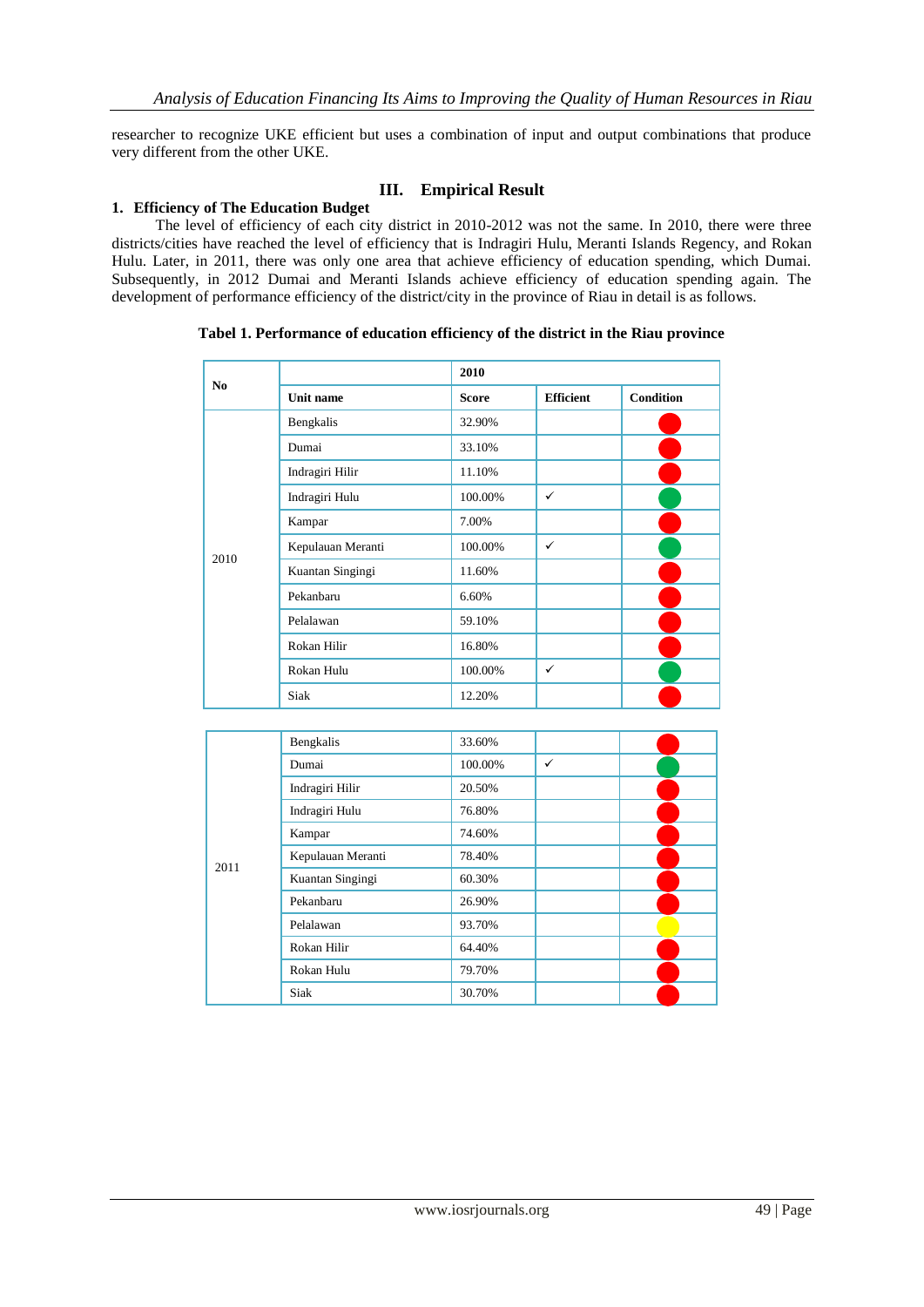| 2012 | Bengkalis         | 34.90%  |              |
|------|-------------------|---------|--------------|
|      | Dumai             | 100.00% | ✓            |
|      | Indragiri Hilir   | 29.30%  |              |
|      | Indragiri Hulu    | 54.90%  |              |
|      | Kampar            | 18.80%  |              |
|      | Kepulauan Meranti | 100.00% | $\checkmark$ |
|      | Kuantan Singingi  | 37.60%  |              |
|      | Pekanbaru         | 34.70%  |              |
|      | Pelalawan         | 50.90%  |              |
|      | Rokan Hilir       | 34.70%  |              |
|      | Rokan Hulu        | 44.20%  |              |
|      | Siak              | 41.30%  |              |

*source: DEA processed, 2013*

In 2010 needs to be improved inputs in the form of the education budget reduction.That's all indicates that the use of the education budget in most districts/cities in Riau province does not produce the maximum output. In other words, the output in 2010 should be generated through the budget in this period. The use of the education budget in 2010 in most of the district/city is said to be inefficient. In detail, the overall improvement of the district/city to achieve the level of efficiency is as follows.



*Source:DEA processed, 2013* **Figure 4. Total Potential Overall Improvement Input/Output 2010**

From the all district / city in the province of Riau, Meranti Island, Rokan Hulu and Indragiri Hulu were efficient in the area of education expenditures, the achievement rate of 100 percent efficiency. While the others districtsare not. This is due, with the existing budget, should have a greater absorption of the number of students by the number of schools available. It can be said also, that the number of schools that are yet to be fully utilized. In addition, the magnitude of the budget should be able to increase the number of students along with the availability of the number of teachers in each district/city that does not achieve efficiency. In other words, teachers in some of the region should be able to handle more students. The efficiency level of each county/city in Riau province are as follows.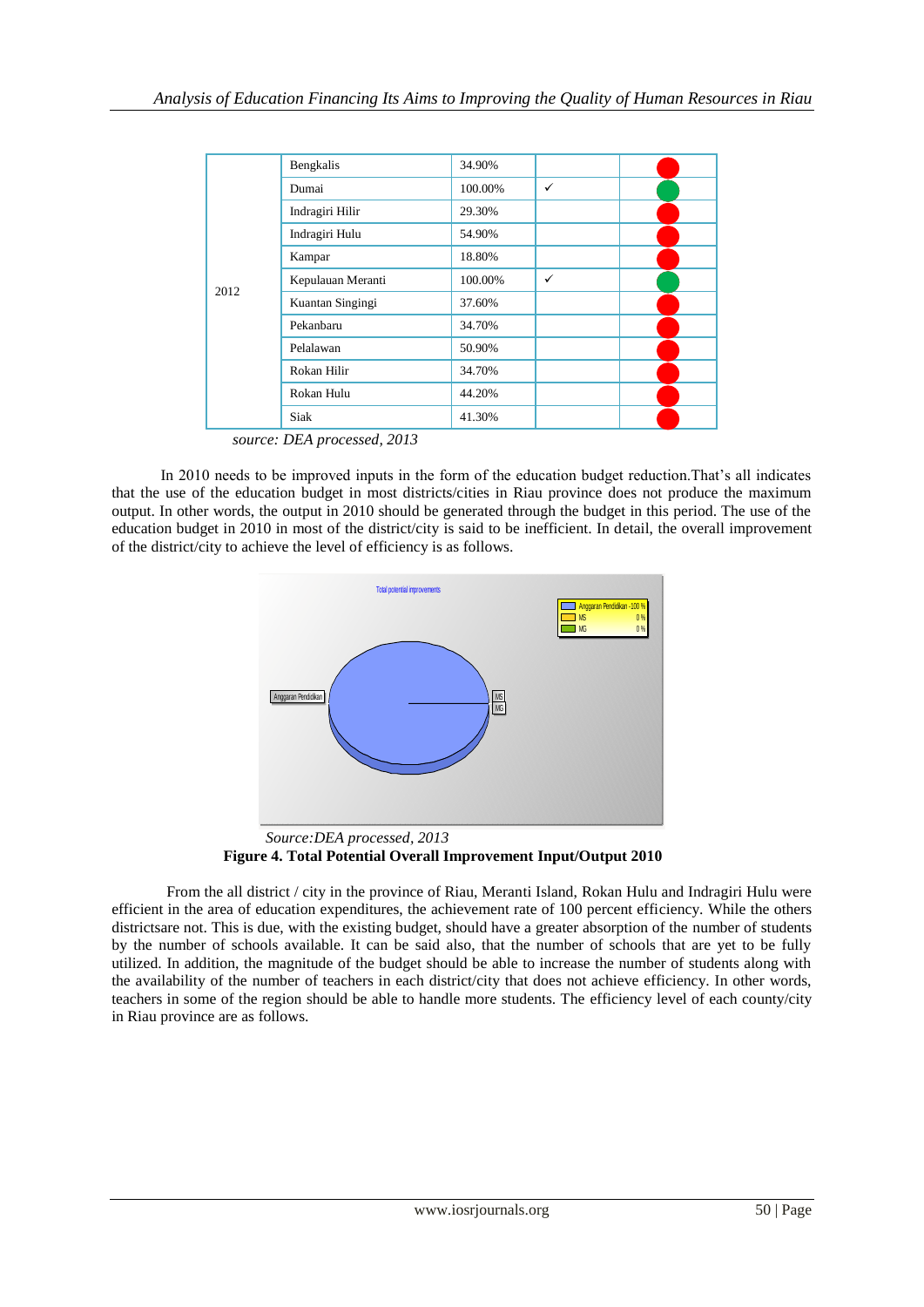

*Source:DEA processed, 2013* **Figure 5. Efficiency Probability Rate**

Some cities that do not achieve the level of efficiency should make improvements. In the analysis of efficiency, the rate of improvement is often called the potential improvement that values varied between districts / cities. Potential improvement district / city of Riau Province in 2010 is on the input through side of the budget reductions. While on the output side, in the year 2010 does not need to be repaired.

Bengkalis need to reduce the education budget by 67,08 percent to reach a level of efficiency. Similarly, Dumai needs to reduce education spending by 66,91 percent to reach a level of efficiency. Then Indragiri Hilir, need to reduce the budget by 88,90 percent to have this level of efficiency. Furthermore, Kampar district also needs to cut education budget by 93,01 percent. The Kuantan Singingi inputs need improvement by reducing the budget by 88,35 percent. Still the same as some other areas, each Pekanbaru, Pelalawan, Rokan Hilir, and Siak must reduce education spending by 93,39 percent, 40,87 percent, 83,20 percent and 87,79 percent to reach level of efficiency.

In contrast to the overall potential level of improvement in 2010 is not only done on the input side, but on the output side must also be repaired. This means that in 2011 the whole district/city must fix education spending, school capacity (the ratio of students to total number of schools), and the capacity of teachers to handle the students (the ratio of the number of students to the number of teachers). Potential overall improvement suggests the need for improvement through reduction of 39,45 percent for education expenses, increase school capacity by 60,17 percent and increase the capacity of teachers to handle the students by 0,37 percent. The result indicates that the need for revamping the persistence of wasteful spending that occurred in several districts/cities that do not achieve efficiency.



*Source:DEA processed, 2013* **Figure 6.Potential Overall Improvement Input/Output District The Province of Riau 2011**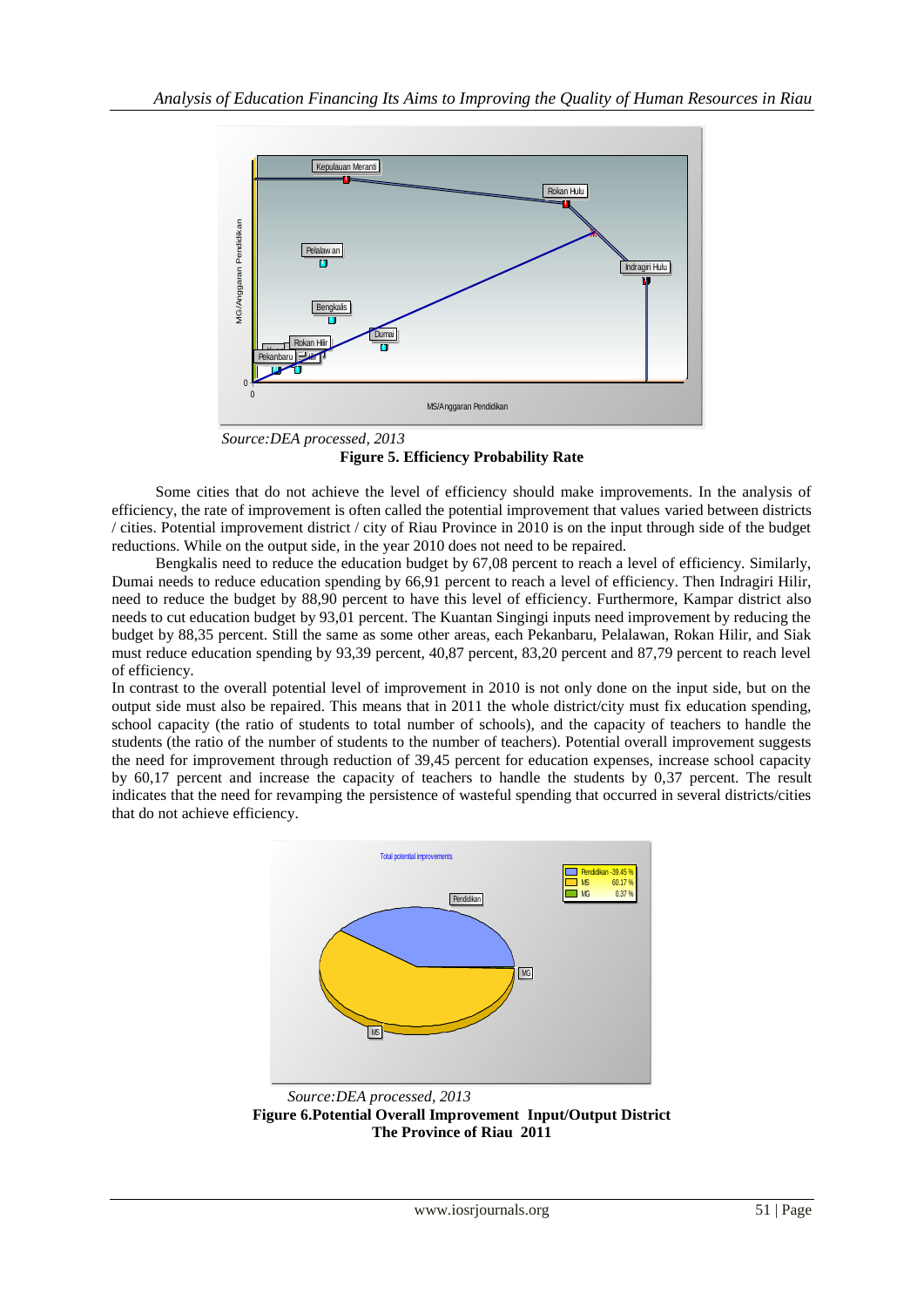In 2011, only Dumai who reached an efficiency in 100 percent. While other areas, need to make improvements both in terms of input and output to achieve the level of efficiency. Efficiency was achieved by Dumai, one of which is caused due to the minimal use of inputs, outputs greater performance compared with other districts. It can be said Dumai has efficiently in education spending. While the other districts/cities categorized inefficient, because the allocation of greater spending, but the resulting output is lower than the output produced by Dumai.



*Source:DEA processed, 2013* **Figure 7. Frontier Graph Efficiency district of the Riau Province 2011**

Based on the picture above, the district/city needs to make improvements to achieve the level of efficiency of education spending both in terms of input (educational affairs spending) and the output (studentteacher ratio or students to school ratio). Potential improvement that needs to be done by Bengkalis in 2011 from the input side is to reduce education spending by 66.44 percent. Besides the reduction in education spending, to achieve the necessary level of efficiency accompanied by an increase in the ratio of students to school (school capacity) of 136,28 percent.

The next, in 2012 the overall potential improvement that needs to be done in the form of improved inputs namely reduction education budget by 98,83 percent and the ratio of students per teacher was 1,17 percent. The need to reduce the education budget indicates that the use of the education budget in most districts/cities in Riau province does not produce the maximum output. In other words, the output in 2012 should be generated through the budget in that period. The use of education budget in 2012 in most of the district/city is said to be inefficient. In addition, the existing budgets need capacity building of teachers in dealing with students. In detail, the overall improvement of the district/city to achieve the level of efficiency is as follows.



*Source:DEA processed, 2013* **Figure 8. Potential Overall Improvement 2012**

In 2012, from all districts/cities in Riau Province, the Meranti Islands and Dumai is an area that is efficient in conducting education spending, with the achievement of an efficiency of 100 percent. While the others district/city are not categorized in this areas so the other district are not efficient. Inefficiencies in other districts in education spending due to the availability of output in 2012, should the value of the budget year in question needs to be reduced. The level of efficiency of each city in Riau province as follows.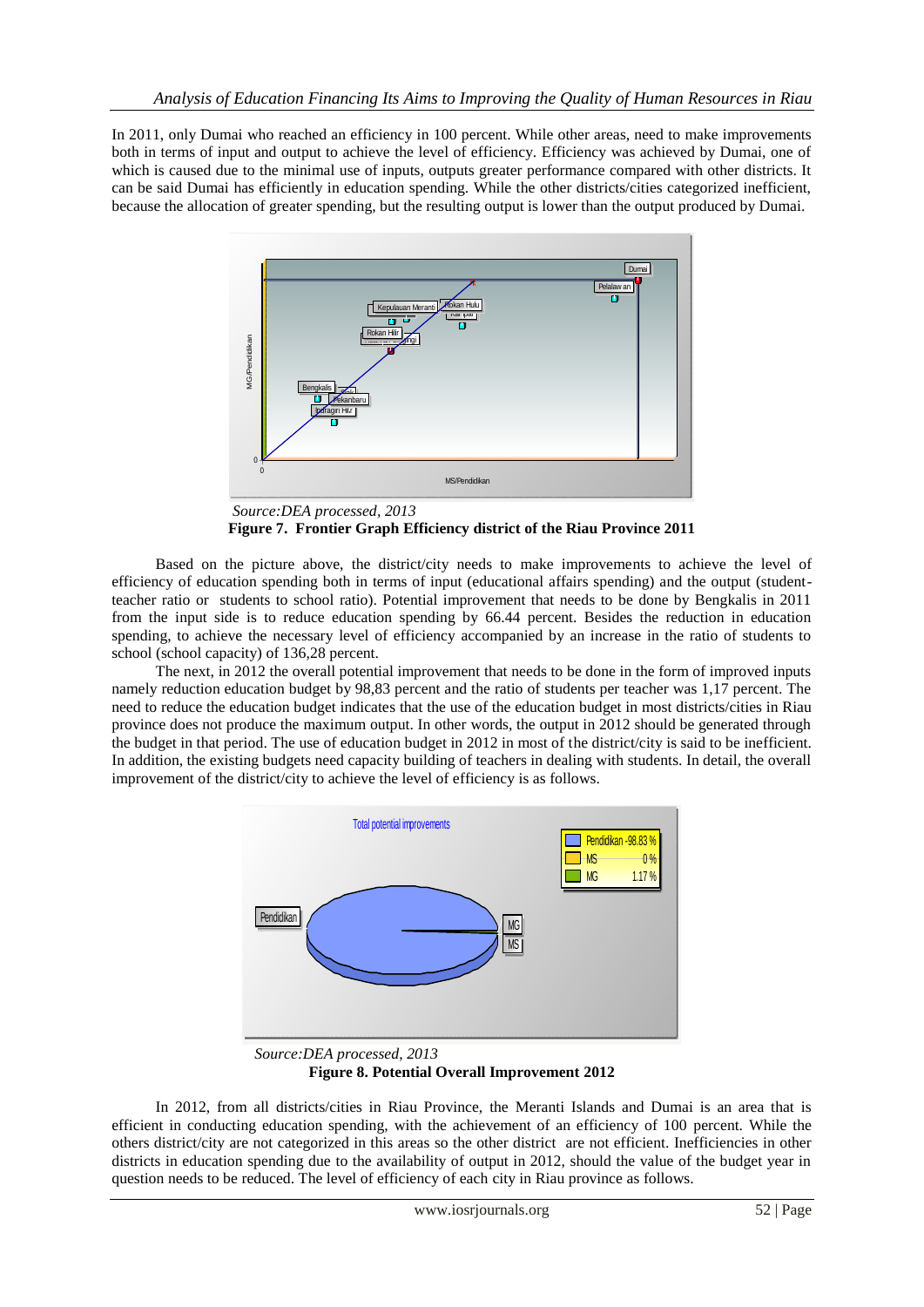

**Figure 9. The Efficiency Probability Rate**

In 2012, all districts/cities in Riau Province are not efficient in conducting educational expenditure, need to do a potential improvement by reducing inputs (education expenditure) to achieve the level of efficiency. Although, there is one area,Pekanbaru in 2012 need to make improvements not only in terms of input, but also in terms of output. Bengkalis need to reduce the education budget by 65,11 percent to reach a level of efficiency. Similarly Indragiri downstream need to reduce education spending by 70,66 percent to reach a level of efficiency.

Then Indragiri Hulu also needed to reduce the budget by 45,15 percent to have this level of efficiency. Furthermore, Kampar district needs to cut its education budget too by 81,18 percent. Similarly, Kuantan Singingi inputs that need improvement by reducing the budget by 62,41 percent. Still the same as some other areas, each of Pelalawan, Rokan Hilir, and Siak must reduce education spending by 49,10 percent, 65,34 percent, 55,82 percent and 58,71 percent to reach a level of efficiency. Slightly different from the other district/city, the Pekanbaru in 2012 need to make improvements on the two sides, input and output. From the input side, there should be a reduction in the education budget by 65,28 percent. Then, in terms of output needed to handle an increase in the pupil teacher capacity by 7,33 percent.

# **2. Usage Effectiveness Output to Outcome**

The calculation of the effectiveness of education in the district / city of Riau province is a measure of the utilization of the output to produce outcomes. In this measurement, the output used is the number of studentteacher ratio and the ratio of the number of pupils on the school number. While the outcome used is the literacy rate and the drop-out rate. Just as the calculation of the efficiency, effectiveness calculation method also uses Data Envelopment Analysis (DEA), which in perhitunganya district / city in question became effective when the score is equal to 100% effectiveness. If less than that, then the district / city is not effective.

To achieve the level of effectiveness in 2010, the overall improvement is needed is to reduce the dropout rate at the junior level by 3 percent and the dropout rate at the high school level amounting to 99,96 percent. Graphic illustration of the potential overall improvement is as follows.



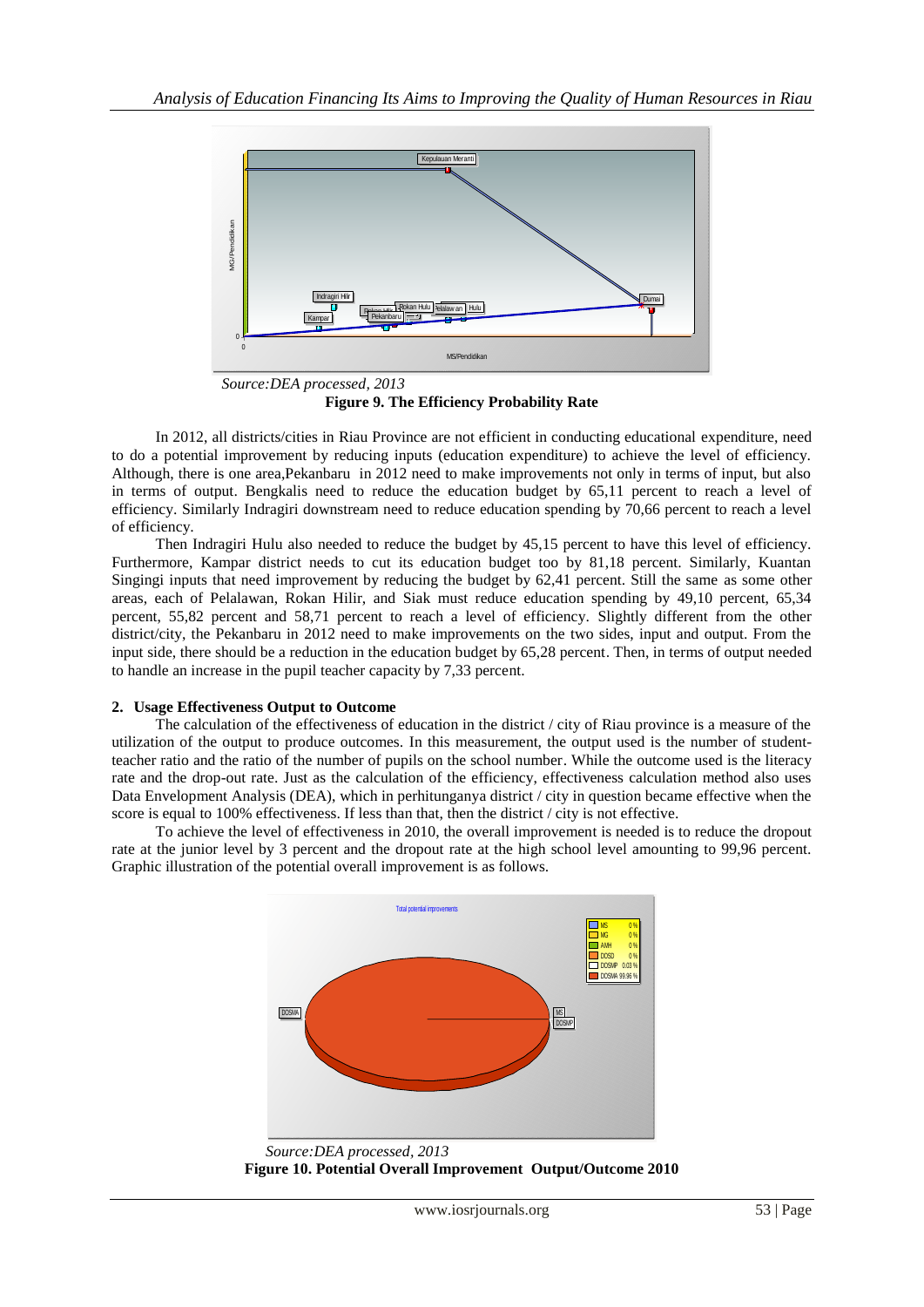To achieve the level of effectiveness in 2011, then the necessary repairs is to reduce the dropout rate at the elementary, middle, and high school respectively by 1,44 percent, 79,36 percent and 19,2 percent. This indicates that the improvements to be made on the dropout rate at the junior high school level is quite high. Overview of the potential overall improvement of the effectiveness of the district / city of Riau province are as follows.



*Source:DEA processed, 2013* **Figure 11. Potential Overall Improvement Output/Outcome 2011**

To achieve the level of effectiveness in 2012, the necessary repairs is to reduce dropout rates at the elementary, middle, and high school respectively by 0,04 percent, 0,02 percent and 99.93 percent. This indicates that the improvements to be made on the dropout rate at high school education level is quite high. Overview of the potential overall improvement of the effectiveness of the district/city of Riau province are as follows.



**Figure 12. Potential Overall Improvement Output/Outcome 2012**

# **IV. Conclusion**

- 1. Secondary basic education financing in Riau Province financing educational performance imbalance occurs between the city therefore necessary policies aimed at reducing disparities in education funding through the efficiency and effectiveness of programs and activities. The policy was carried through the optimization of financing the achievement of outcomes-based education
- 2. Allocation of education funding in some districts/cities are still not in accordance with the needs of the area therefore necessary policies aimed at improving the educational planning in accordance with local needs and priorities.

.